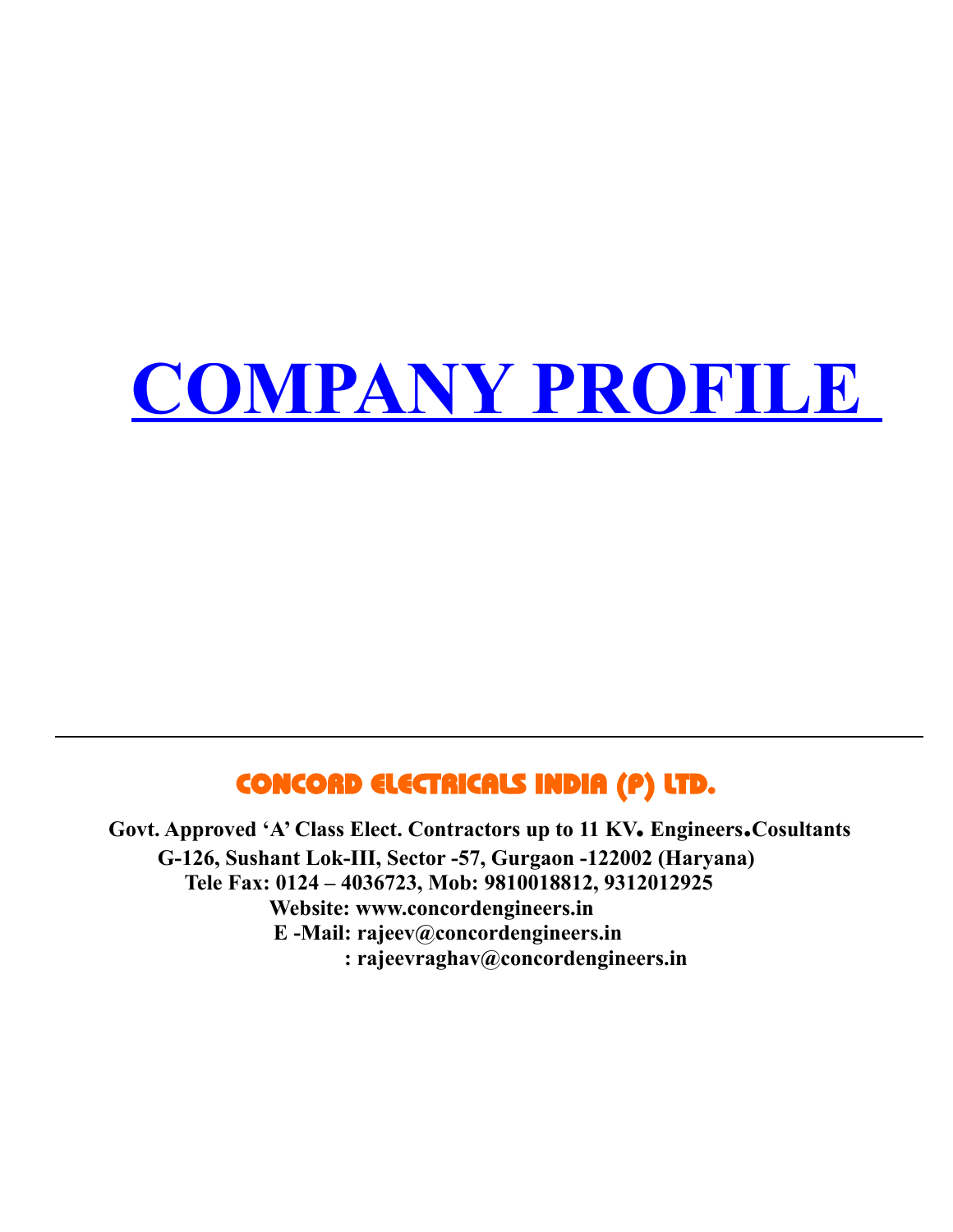#### **BREIF EXECUTIVE FOCUS:**

## **Rajeev Kumar Singh**

| Founder member of Concord Electricals India (P) Ltd (Formally Known as Concord Engineers). |  |                                                                                                                                                                                                                                                                                                                                                                                                                                                     |  |  |  |
|--------------------------------------------------------------------------------------------|--|-----------------------------------------------------------------------------------------------------------------------------------------------------------------------------------------------------------------------------------------------------------------------------------------------------------------------------------------------------------------------------------------------------------------------------------------------------|--|--|--|
| Born                                                                                       |  | 5 <sup>th</sup> May, 1967.                                                                                                                                                                                                                                                                                                                                                                                                                          |  |  |  |
| Education                                                                                  |  | <b>B.Tech Electrical.</b>                                                                                                                                                                                                                                                                                                                                                                                                                           |  |  |  |
| Carrer                                                                                     |  | Completed Diploma in Electrical Engineering in 1988 after completion of<br>Intermediate Exam.                                                                                                                                                                                                                                                                                                                                                       |  |  |  |
|                                                                                            |  | Started with a private organisation as an 'Electrical Engineer' in 1988.                                                                                                                                                                                                                                                                                                                                                                            |  |  |  |
|                                                                                            |  | Went through 'Engineering Apprenticeship' with Delhi Electric<br>Supply Under taking from Feb. 1989 to Jan. 1990.                                                                                                                                                                                                                                                                                                                                   |  |  |  |
|                                                                                            |  | Joined M/S. Paragon Erectors Pvt. Ltd., New Delhi in Feb. 1990 as a 'Site<br>Engineer' for Erection & Commissioning of Sub Stations, Captive Power<br>Plants, Distrn. & Power Transformers, Switch Gears & Switchyard of 33 KV.                                                                                                                                                                                                                     |  |  |  |
|                                                                                            |  | Joined M/S. Ramsons Electrotech India (P) Ltd., New Delhi in April 1992 for a<br>year and worked as a 'Project Engineer' for Electrical Turnkey project.                                                                                                                                                                                                                                                                                            |  |  |  |
|                                                                                            |  | Joined M/S. Unitech Ltd., in April 1993 as an 'Electrical Engineer in Real<br>Estate Division and worked on various projects from designing to<br>commissioning and handing over of project. Also sent to LIBYA for a very<br>prestigious project for Two and half Years for Erection & Commissioning of<br>34.5 KV, Gas Turbines of -2.5 MW power transformers of 2000KVA, 3000<br>KVA, External Electrification of oil storage field upto 34.5 KV |  |  |  |
|                                                                                            |  | Left M/S. Unitech Ltd. in Dec. 1998 to set up CONCORD ENGINEERS.                                                                                                                                                                                                                                                                                                                                                                                    |  |  |  |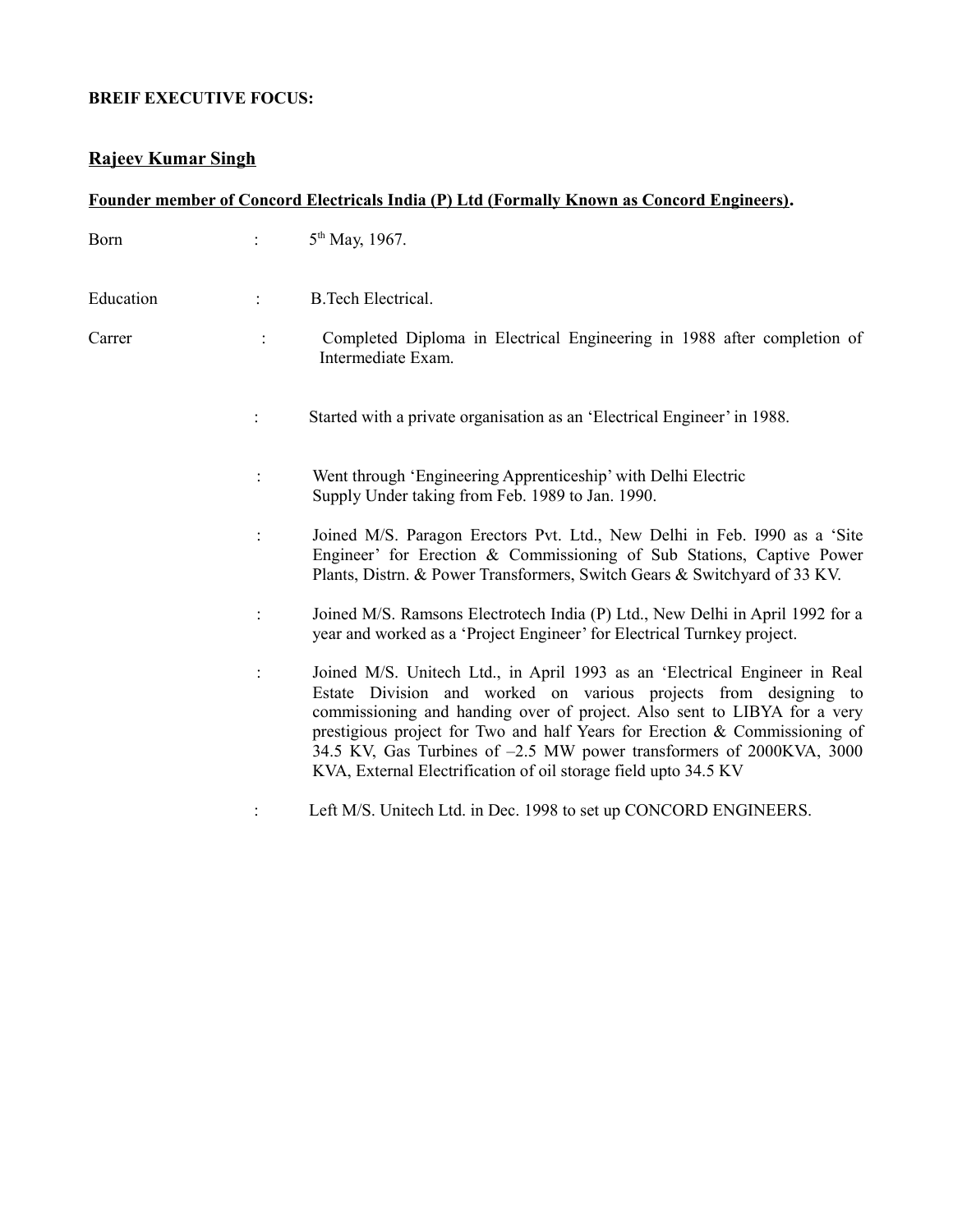# **Ashoke K. Kanta**

#### **Executive member of Concord Electricals India Pvt Ltd.**

| Born                          | 18 <sup>th</sup> August 1948.                                                                                                                                                                                                                                                                                                                                                                                                                                                                                                                               |
|-------------------------------|-------------------------------------------------------------------------------------------------------------------------------------------------------------------------------------------------------------------------------------------------------------------------------------------------------------------------------------------------------------------------------------------------------------------------------------------------------------------------------------------------------------------------------------------------------------|
| <b>Education &amp; Career</b> | Studied Electrical Engineering and was trained in the Mechanical<br>Engineering specially in Air conditioning and Refrigeration field.<br>Underwent specialized in plant training in 'Fan Engineering', 1980.<br>Underwent specialized training course in 'Cryogenics & Refrgn' at N.V. Philips,<br>Eindhoven, Holland, 1983.<br>Completed specialised training course in ISO 9000.                                                                                                                                                                         |
|                               | Started with State Electricity Board, West Bengal, Calcutta, 1967.                                                                                                                                                                                                                                                                                                                                                                                                                                                                                          |
|                               | Joined M/S. Engel India M/S Tools India Ltd. (An Indo-Austrian Multinational<br>Company as Service Engineer for Injection & Blow Molding Machine, 1971,                                                                                                                                                                                                                                                                                                                                                                                                     |
|                               | Joined M/S. Blue Star Ltd., and worked as Asstt. Engineer-Project Engineering<br>Divn. For Central Air conditioning plant Erection, Commissioning & Testing.<br>1973-78.                                                                                                                                                                                                                                                                                                                                                                                    |
|                               | Joined M/S. Flakt India Ltd. (ABB LTD.) and worked in Marine Division for<br>Erection, commissioning, testing $\&$ repairing of Air<br>conditioning $\&$<br>Ventilation plants on board the marine vessels and bulk carriers. Worked as<br>'Guarantee Engineers' on board bulk carriers and sailed for considerable period.<br>1978-82                                                                                                                                                                                                                      |
|                               | Joined M/S. Philips India Ltd. and overseen the Customer Support Dept. for<br>Cryogenic Equipment. After having been trained in Cryogenics and<br>Refrigeration from NV Philips, Holland. 1983-94.                                                                                                                                                                                                                                                                                                                                                          |
|                               | Joined M/S. Unitech Ltd. as a 'Sr. Project Manager-Mechanical' and had<br>executed & commissioned the 5-star Hotel project RADISSON, Delhi.1994-<br>1996.                                                                                                                                                                                                                                                                                                                                                                                                   |
|                               | Worked in Bahrain (Arabian Gulf) as a Sr. Mechanical Engineer in project and<br>retrofit work for more than a year. 1997-98.<br>Joined M/S. Johnson Controls (I) Pvt. Ltd. and had started the Service &<br>Facility Management dept. in New Delhi. While carrying out initial the Service<br>Marketing I had procured the Facility management works for various<br>multinational companies in and around Delhi and was responsible for the<br>delivery of engineering services for Electro-Mechanical equipment / system and<br>for various retrofit work. |
|                               | Till recently (May '02) I was overseeing the entire Facility Management work<br>for reputed companies like Hughes Software Systems., (Approx. 180,000 Sq.<br>Ft), Hindustan Levers Ltd., (Approx. 70,000 Sq. Ft.) Etc.                                                                                                                                                                                                                                                                                                                                      |
|                               | Joined the band wagon of Concord Electricals / Engineers to bring about the<br>qualitative changes in the process of Integrated Facility Management & Project<br>Management Services within a reasonable cost $\&$ time with our vast $\&$ varied<br>experience.                                                                                                                                                                                                                                                                                            |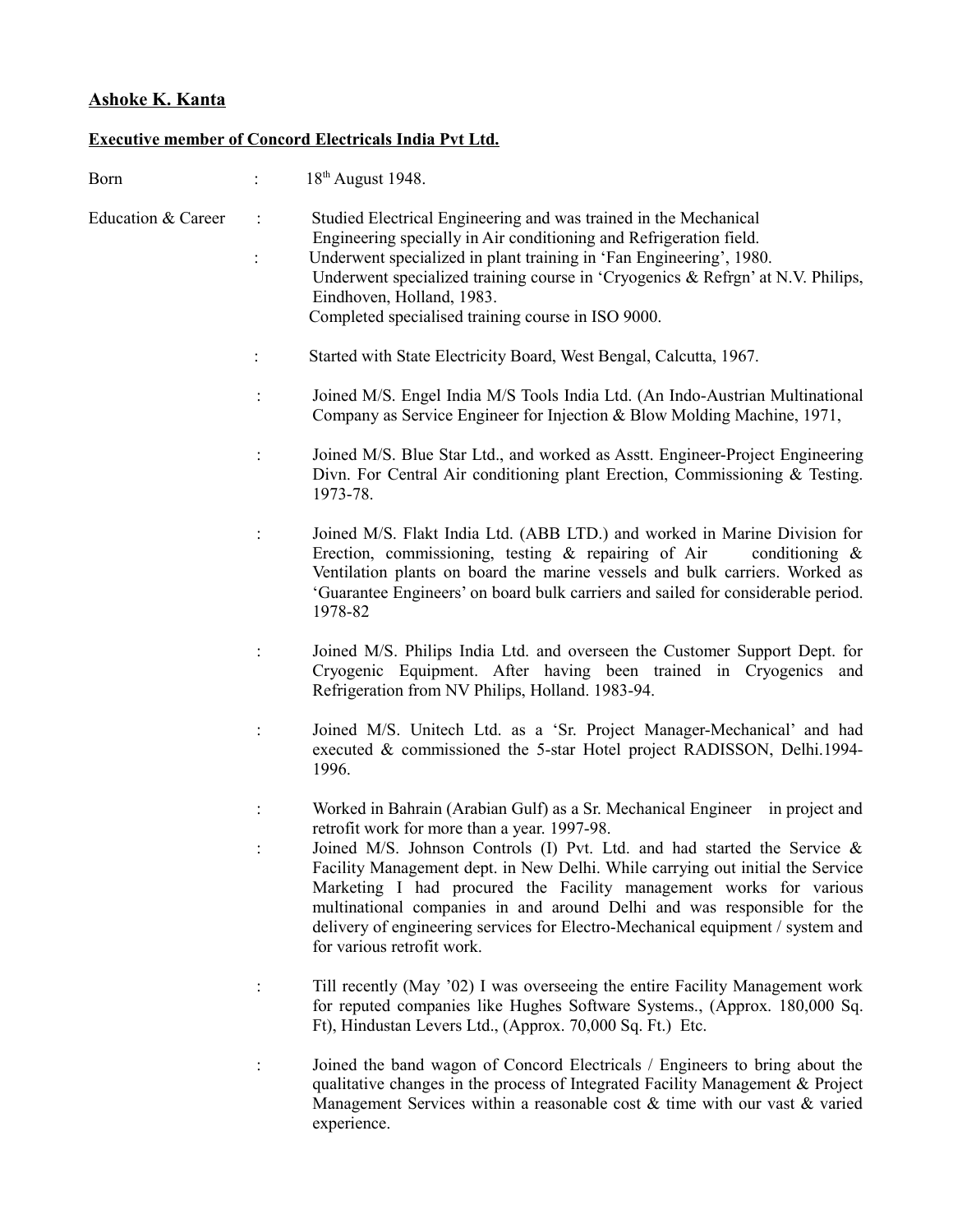#### **C.M.GUPTA**

#### **Executive member of Concord Electricals India Pvt Ltd** .

| Born                     | 14 <sup>th</sup> . July 1948.                                                                                                                                                                                                                                                                                                                                                           |
|--------------------------|-----------------------------------------------------------------------------------------------------------------------------------------------------------------------------------------------------------------------------------------------------------------------------------------------------------------------------------------------------------------------------------------|
| Academic Qualification:  | B.Sc.                                                                                                                                                                                                                                                                                                                                                                                   |
| Technical Qualification: | Selected as Junior Engineer in Telecommunication Department in 1973.<br>Underwent training for J.E in the Training Center of the department at Jabalpur<br>For 14 Months.                                                                                                                                                                                                               |
| Work Experience          | Retired as Divisional Engineer (X.En.) from BSNL in 2008.                                                                                                                                                                                                                                                                                                                               |
| $\ddot{\cdot}$           | $(1)$ Worked as Divisional Engineer (X.En.) from (2002 to 2008) till retirement in<br>July-2008. During this period had been responsible for various projects<br>Of installation of Telephone Exchanges, Battery - Power Plants, Line & wires,<br>Electrical Equipments, under ground cables etc. also had been responsible for<br>Planning for development and execution of the works. |
| ÷                        | Worked as sub Divisional Engineer / S.D.O. / Commercial Officer /<br>(2)<br>Admin. Officer (1990 to 2002). During this period also underwent many<br>Specialized Technical, Administrative and commercial courses.                                                                                                                                                                      |
| $\ddot{\cdot}$           | (3) 16 Years (1974 to 1990) as Junior Engineer . During this period underwent<br>Many departmental refresher courses at various places in India.<br>Had been responsible for the installations and maintenance of different<br>Telephone Exchanges Comprising of switches, Battery and power plants,<br>Electrical wiring, Cables Etc.                                                  |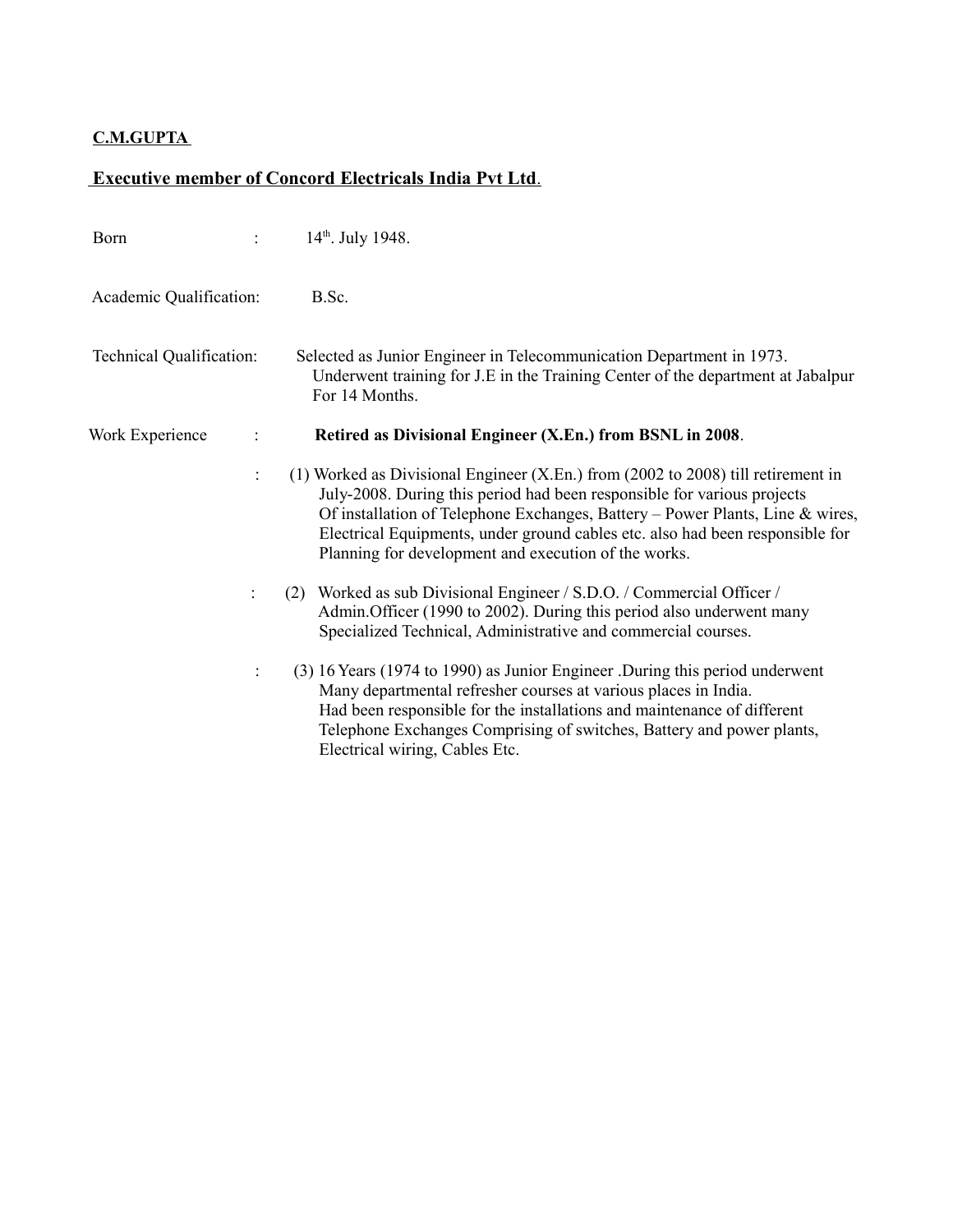#### LIST OF FEW PROJECTS

| S.No           | <b>Job Description</b>                                                                                                       | Job<br><b>Status</b> | <b>Value</b><br>(Lac) | <b>Clients/Architects/Consultants</b>                      |  |
|----------------|------------------------------------------------------------------------------------------------------------------------------|----------------------|-----------------------|------------------------------------------------------------|--|
|                |                                                                                                                              |                      |                       |                                                            |  |
| 1              | <b>External Electrical Works For</b><br>Florence Height Sikandra Agra.                                                       | In Progress          | $\theta$              | $\frac{ 1100.0 }{\Omega}$ M/S: Niil Infrastructure Pvt Ltd |  |
|                |                                                                                                                              |                      |                       |                                                            |  |
| $\overline{2}$ | Internal Electrical Works For<br>Tower Florence Height Sikandra In Progress 800.00 M/S: Niil Infrastructure Pvt Ltd<br>Agra. |                      |                       |                                                            |  |
|                |                                                                                                                              |                      |                       |                                                            |  |
| 3              | Internal Electrification For<br>Tower – 24 & 2,14&14A Orchid Completed 300.00<br>Petals, Sohna Road, Gurgaon.                |                      |                       | M/S. Orchid Infrastructure Developers Pvt<br>Ltd. Gurgaon. |  |
|                |                                                                                                                              |                      |                       |                                                            |  |
| 4              | Internal Electrical Works<br>"UNIHOMES" Kolar Road<br>Bhopal.                                                                | In<br>Progress       |                       | $257.00$ M/S:-SVS Buildcon Pvt. Ltd.<br>Collage Group      |  |
|                |                                                                                                                              |                      |                       |                                                            |  |
| 5              | Internal Electrical Works<br>Building $-4,5,6, \&$ Basement of<br>UNITECH INFOSPACE, Sec-<br>$62$ , Noida, U.P               | In<br>Progress       |                       | 180.00 M/S. Unitech Ltd.                                   |  |
|                |                                                                                                                              |                      |                       |                                                            |  |
| 6              | Internal Electrical Works of 76<br>Nos 267 sq yard plot at Emerald<br>Floors, Sec-65, Gurgaon.                               | In<br>Progress       |                       | 174.00 M/S: Emaar MGF Land Limited                         |  |
|                |                                                                                                                              |                      |                       |                                                            |  |
| 7              | <b>Internal Electrification Works</b><br>for Vipul World Tatvam Villas,<br>Sec-48, Sohna Road, Gurgaon.                      | In<br>Progress       |                       | 159.00 M/S. Vipul Limited                                  |  |
|                |                                                                                                                              |                      |                       |                                                            |  |
| 8              | Internal Electrical Works for<br>Vipul Lavanya, Sector-81, IMT<br>Manesar, Gurgaon                                           | In<br>Progress       |                       | 158.00 M/S. Vipul Limited.                                 |  |
|                |                                                                                                                              |                      |                       |                                                            |  |
| 9              | Internal & External Electrical<br><b>Works Panacea New Rise</b><br>Hospital DLF Phase-III,<br>Gurgaon.                       | In<br>Progress       |                       | 138.00 M/S: Schneider Electric Co Pvt Ltd.                 |  |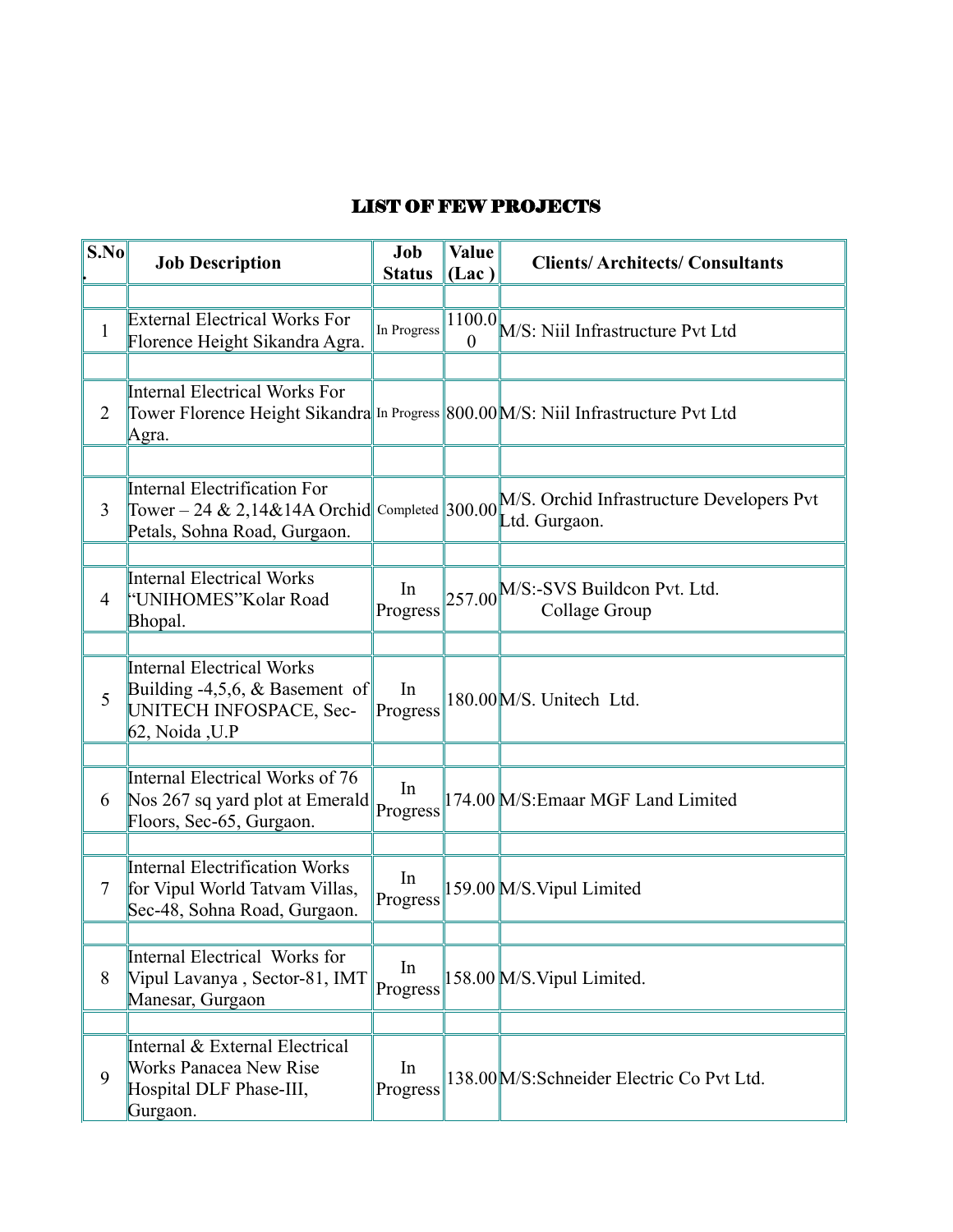| 10 | Internal Electrification for<br>Orchid Belmonte Tower Blocks.<br>$9 \& 10$ , Sec-45, Gurgaon.                           |                | Completed $\parallel$ 132.00 $\parallel$ M/S: Vipul Limited. |
|----|-------------------------------------------------------------------------------------------------------------------------|----------------|--------------------------------------------------------------|
|    |                                                                                                                         |                |                                                              |
| 11 | Internal & External Electrical<br>Works International Computer<br>Network Pvt Ltd.139F, Sec-<br>$7$ , IMT Manesar, Ggn. |                | Completed $\parallel$ 125.00 Mr. Bobby Creation              |
|    |                                                                                                                         |                |                                                              |
| 12 | Internal & External Electrical<br>works at Sagar School , Tehsil-<br>Tijara, Dist-Alwar, Rajasthan                      | In<br>Progress | 119.00 M/S:- Kanwar Krishan Associates Pvt. Ltd.             |
|    |                                                                                                                         |                |                                                              |
| 13 | Internal & External Electrical<br>works at Shikshanter High<br>School, South City-I, Gurgaon.                           |                | Completed 117.00 M/S:- Kanwar Krishan Associates Pvt. Ltd.   |
|    |                                                                                                                         |                |                                                              |

#### **Jobs carried at Vipul Trade Center**

(App. Floor area-1, 25,000 sq.feet)

- 1. Internal Electrification works
- 2. Power Electrical work i.e. Power, Cables, Cable Trays etc.
- 3. Fire detection & Fire Fighting.
- 4. Building management Services.

#### **Jobs Carried at Accretive Health Services**

3<sup>rd</sup> Floor, Building No.2, Unitech Infospace old Delhi Road, Gurgaon.

- 1. Internal Electrification works
- 2. Power Electrical work i.e. power, cables, Cable Trays etc.
- 3. Fire detection & Fire Fighting.
- 4. Building management Services.
- 5. Supply & Erection of 350 work stations which include Servers, LAN Cabling and Certifications of all work stations.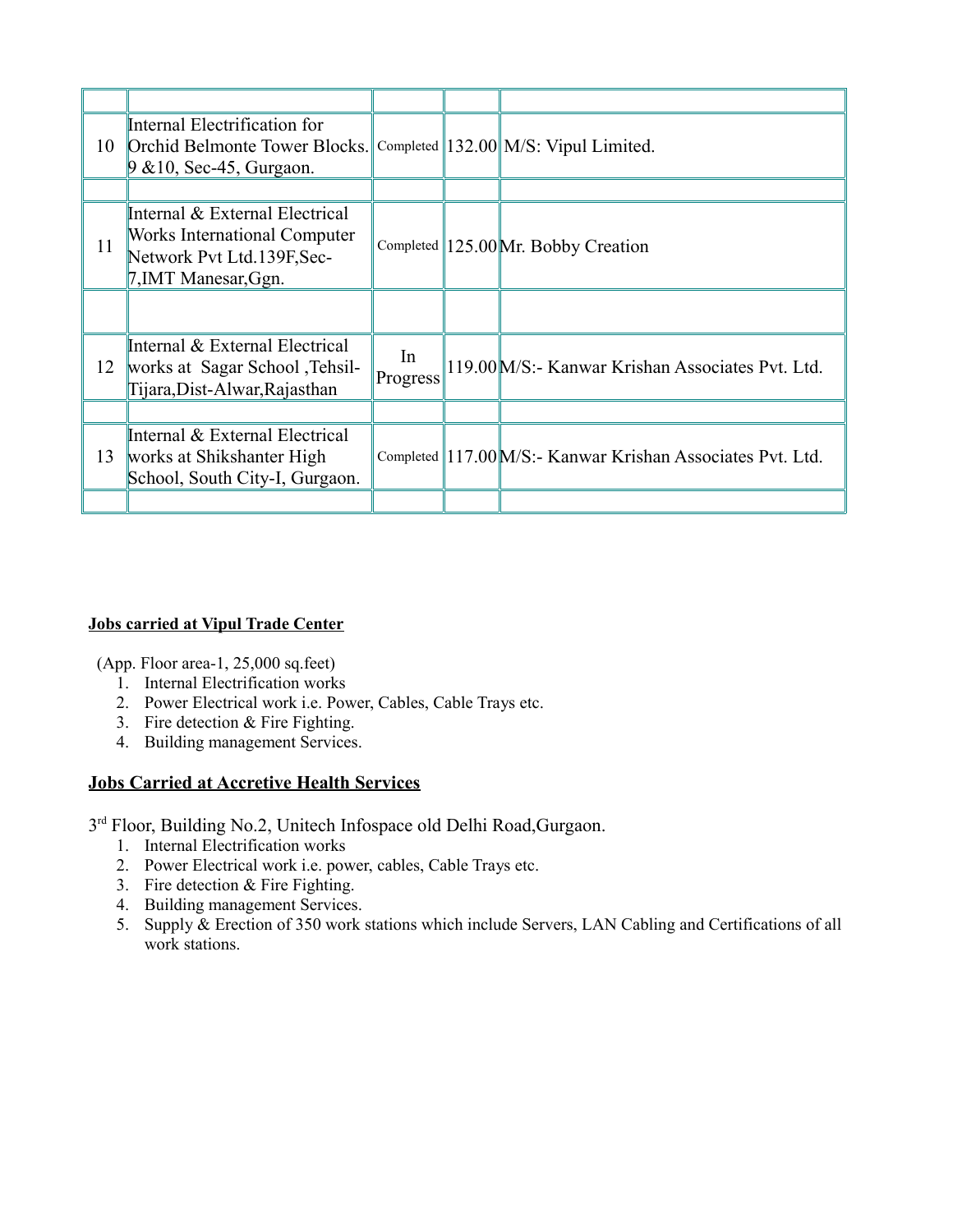## LIST OF TECHNICAL PERSONS

| S.No.             | <b>Name</b>          | <b>Qualification</b>                   | <b>Designation</b>       | <b>Experience</b><br>(years) |
|-------------------|----------------------|----------------------------------------|--------------------------|------------------------------|
| 1.                | Rajeev Singh         | B. Tech (Elect.)                       | <b>Managing Director</b> | 14                           |
| $\overline{2}$ .  | C.M.Gupta            | B.Sc.                                  | <b>Chief Executive</b>   | 32                           |
| 3.                | S.K. Saxena          | Dip. Electrical                        | Project Manager          | 20                           |
| $\overline{4}$ .  | Rakesh Prashar       | Dip. Electrical                        | Engineer                 | 15                           |
| 5.                | Sushil Kumar         | Dip. Electrical                        | Engineer                 | 05                           |
| 6.                | K.M. Bairwa          | Dip. Electrical                        | Engineer                 | 10                           |
| 7.                | Ramesh Mishra        | Dip. Electrical                        | Engineer                 | 08                           |
| 8.                | Sunil Malwa          | <b>B.Sc</b>                            | <b>Accounts Officer</b>  | 09                           |
| 9.                | Sujeet Ranjan Tiwari | Dip. Electrical                        | Engineer                 | 05                           |
| 10.               | Rajeev Sharma        | B.Com.                                 | <b>Accounts Officer</b>  | 03                           |
| 11.               | Avnesh Kumar Raghav  | License Holder by<br>H. S. E. B. 11 KV | Junior Engineer          | 10                           |
| 12.               | Sunder Shyam         | License Holder by<br>H. S. E. B. 11 KV | Junior Engineer          | 20                           |
| 13.               | Jagdish Parsad       | License Holder by<br>H.S.E.B. Wireman  | Foreman                  | 15                           |
| 14.               | Ashok K. Singh       | License Holder<br>by U. P. S. E.B      | Foreman                  | 10                           |
| 15.               | Dharambeer Singh     | Dip. Electrical                        | Supervisor               | 10                           |
| 16.               | <b>Umesh Patel</b>   | Dip. Electrical                        | Supervisor               | 10                           |
| 17.               | Anuj Madan           | Dip. Electrical                        | Supervisor               | 05                           |
| 18.               | Akash Kumar          | I. T. I.                               | Supervisor               | 08                           |
| 19.               | Shambhu              | I. T. I.                               | Line Man/ Electrician    | 07                           |
| 20.               | Shambhu Kumar        | I. T. I.                               | Line Man/ Electrician    | 10                           |
| 21.               | Rajeshwar Patel      | I. T. I.                               | Line Man/ Electrician    | 10                           |
| $\overline{22}$ . | Amjad Khan           | I. T. I.                               | Line Man/ Electrician    | 08                           |
| 23.               | Anil Kumar           | I. T. I.                               | Line Man/ Electrician    | 05                           |
| 24.               | Santosh Mehto        | I. T. I.                               | Line Man/ Electrician    | 04                           |
| 25.               | Raj Kumar            | I. T. I.                               | Line Man/ Electrician    | 03                           |
| 26.               | Un-skilled worker    |                                        |                          | As per site<br>requirement.  |
|                   |                      |                                        |                          |                              |

**Note: - Skilled and Unskilled workers arrange according to the requirement to site.**

# LIST OF EQUIPMENTS

| $\degree$ No.<br>◡ | oments<br>Name<br>$\sim$           | ιn |
|--------------------|------------------------------------|----|
|                    | . .<br>Mer<br>`hine.<br>∣ach<br>V. | ∪∠ |